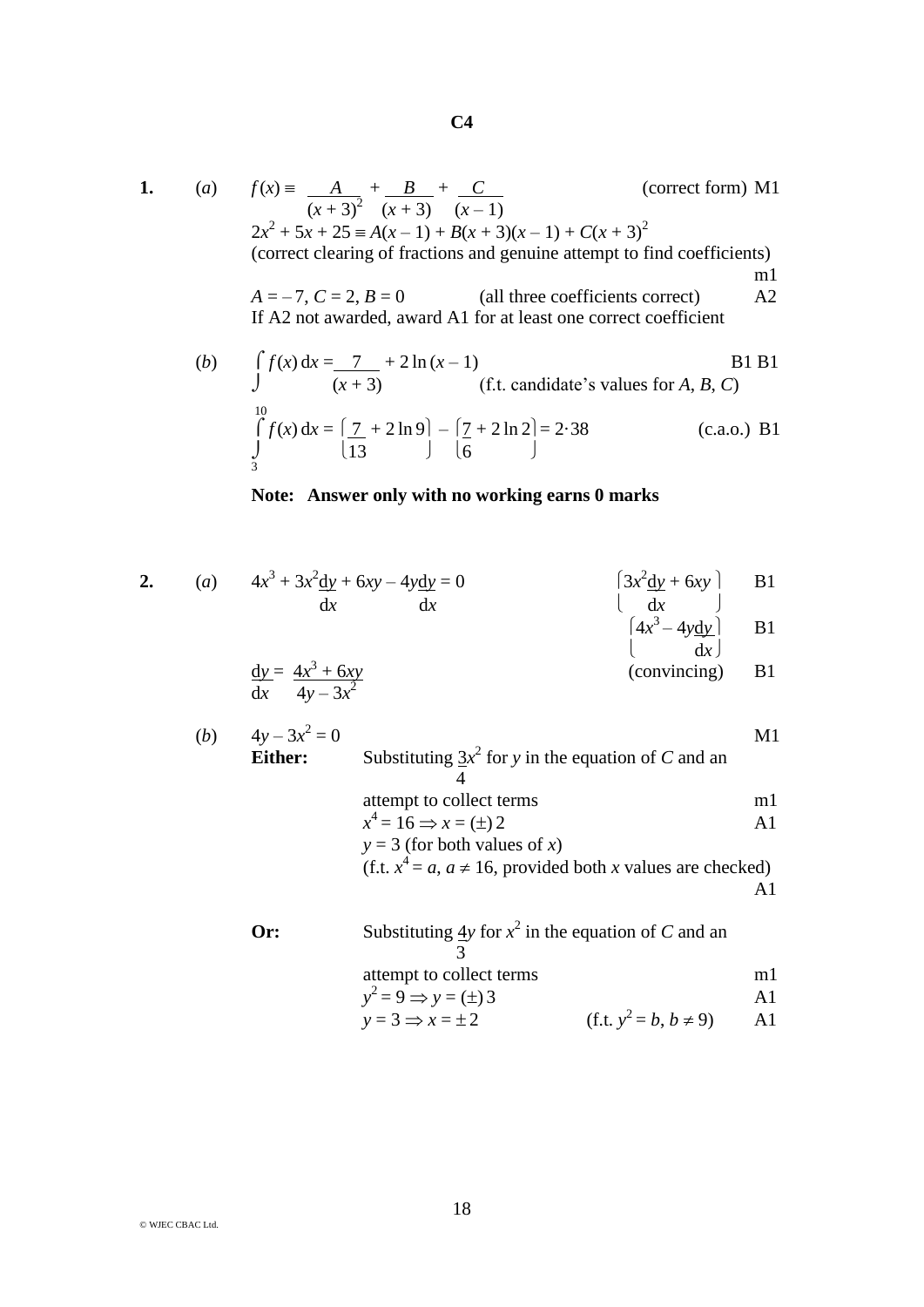**3.** (*a*)  $\frac{\tan x + \tan 45^{\circ}}{1 - \tan x \tan 45^{\circ}} = 8 \tan x$  (cc (correct use of formula for  $\tan (x + 45^{\circ})$ ) M1 Use of tan  $45^\circ = 1$  and an attempt to form a quadratic in tan *x* by cross multiplying and collecting terms M1  $8\tan^2 x - 7 \tan x + 1 = 0$  (c.a.o.) A1 Use of a correct method to solve the candidate's derived quadratic in  $\tan x$  m1  $x = 34.8^\circ, 10.2^\circ$  (both values) (f.t. one slip in candidate's derived quadratic in tan *x* provided all three method marks have been awarded) and  $A1$ (*b*) (i)  $R = 7$  B1 Correctly expanding  $sin (\theta - \alpha)$ , correctly comparing coefficients and using either 7 cos  $\alpha = \sqrt{13}$  or 7 sin  $\alpha = 6$  or  $\tan \alpha = 6$  to find  $\alpha$  $\sqrt{13}$  (f.t. candidate's value for *R*) M1  $\alpha = 59^{\circ}$  (c.a.o) A1 (ii)  $\sin (\theta - \alpha) = -\frac{4}{3}$  7 (f.t. candidate's values for  $R$ ,  $\alpha$ ) B1  $\theta$  – 59° = – 34·85°, 214·85°, 325·15°, (at least one value, f.t. candidate's values for  $R$ ,  $\alpha$ ) B1  $\theta = 24.15^{\circ}, 273.85^{\circ}$  (c.a.o.) B1

$$
4. \qquad (a)
$$

$$
V = \pi \int_{0}^{a} (mx)^2 dx
$$

$$
\int (mx)^2 dx = \frac{m^2x^3}{3}
$$
 B1

$$
V = \pi \frac{m^2 a^3}{3}
$$
 (c.a.o.) A1

(*b*) (i) Substituting *b* for *m* in candidate's derived expression for *V a* M1  $V = \pi b^2$ *a* (c.a.o.) A1 3

> (ii) This is the volume of a cone of (vertical) height *a* and (base) radius  $b$  E1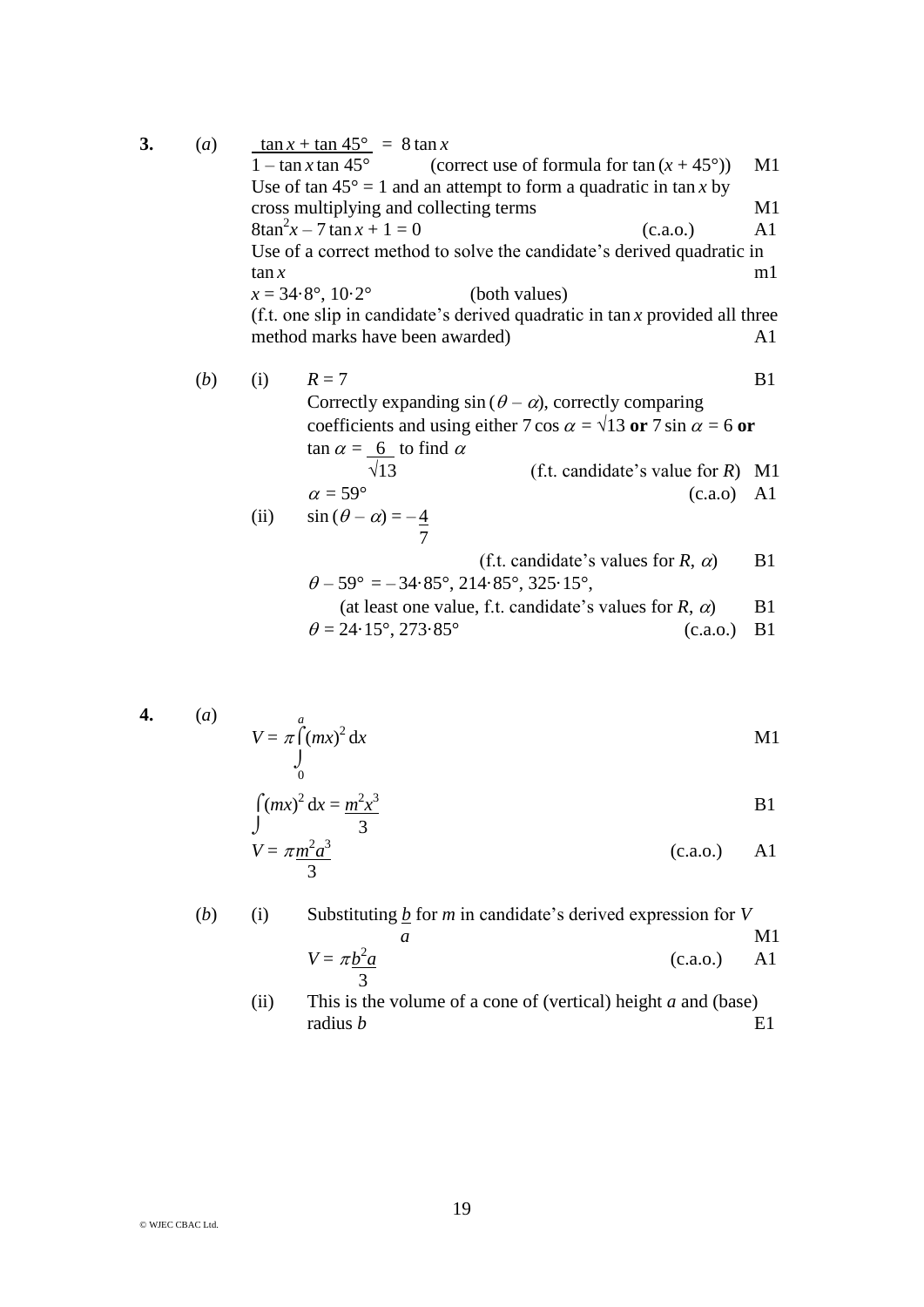5. 
$$
\left(1 + \frac{x}{8}\right)^{-1/2} = 1 - \frac{x}{16} + \frac{3x^2}{512}
$$
  
\n $\left(1 - \frac{x}{16}\right)$   
\n $\left(1 - \frac{x}{16}\right)$   
\n $\left(1 - \frac{x}{16}\right)$   
\n $\left(1 - \frac{x}{16}\right)$   
\n $\left(1 - \frac{x}{16}\right)$   
\nB1  
\n $\left(3x^2\right)$   
\nB1

$$
|x| < 8 \text{ or } -8 < x < 8
$$
  
\n
$$
\frac{2\sqrt{2}}{3} \approx 1 - \frac{1}{16} + \frac{3}{512}
$$
  
\nEither:  $\frac{\sqrt{2}}{1024}$   
\nOr:  $\sqrt{2} \approx \frac{2048}{1449}$   
\n(c.a.o.)  
\nE1  
\n(c.a.o.)  
\nE1

| 6. | (a)          | (i)  | candidate's x-derivative = $2at$                                                    |                |
|----|--------------|------|-------------------------------------------------------------------------------------|----------------|
|    |              |      | candidate's y-derivative = $2a$<br>(at least one term correct)                      |                |
|    |              |      | and use of                                                                          |                |
|    |              |      | $dy =$ candidate's y-derivative                                                     | M1             |
|    |              |      | $dx$ candidate's <i>x</i> -derivative                                               |                |
|    |              |      | $\underline{\mathrm{d}y} = \underline{2a} = \underline{1}$                          |                |
|    |              |      | $dx$ 2 <i>at t</i>                                                                  |                |
|    |              |      | Gradient of tangent at $P = 1$<br>(c.a.o.)                                          | A1             |
|    |              |      |                                                                                     |                |
|    |              | (ii) | Equation of tangent at P: $y - 2ap = \underline{1}(x - ap^2)$                       |                |
|    |              |      |                                                                                     |                |
|    |              |      | (f.t. candidate's expression for $\frac{dy}{dx}$ )                                  | ml             |
|    |              |      | dx                                                                                  |                |
|    |              |      | Equation of tangent at P: $py = x + ap^2$                                           | A1             |
|    |              |      |                                                                                     |                |
|    | ( <i>b</i> ) | (i)  | Gradient $PQ = \frac{2ap - 2aq}{ap^2 - aq^2}$<br>Use of $ap^2 - aq^2 = a(p+q)(p-q)$ | B <sub>1</sub> |
|    |              |      |                                                                                     |                |
|    |              |      |                                                                                     | B <sub>1</sub> |
|    |              |      | Gradient $PQ = 2$<br>(c.a.o.)                                                       | B <sub>1</sub> |
|    |              |      | $p + q$                                                                             |                |
|    |              | (ii) | As the point $Q$ approaches $P$ , $PQ$ becomes a tangent                            |                |
|    |              |      | Limit (gradient $PQ = 2 = 1$ .<br>$q \rightarrow p$                                 | E1             |
|    |              |      | $2p$ $p$                                                                            |                |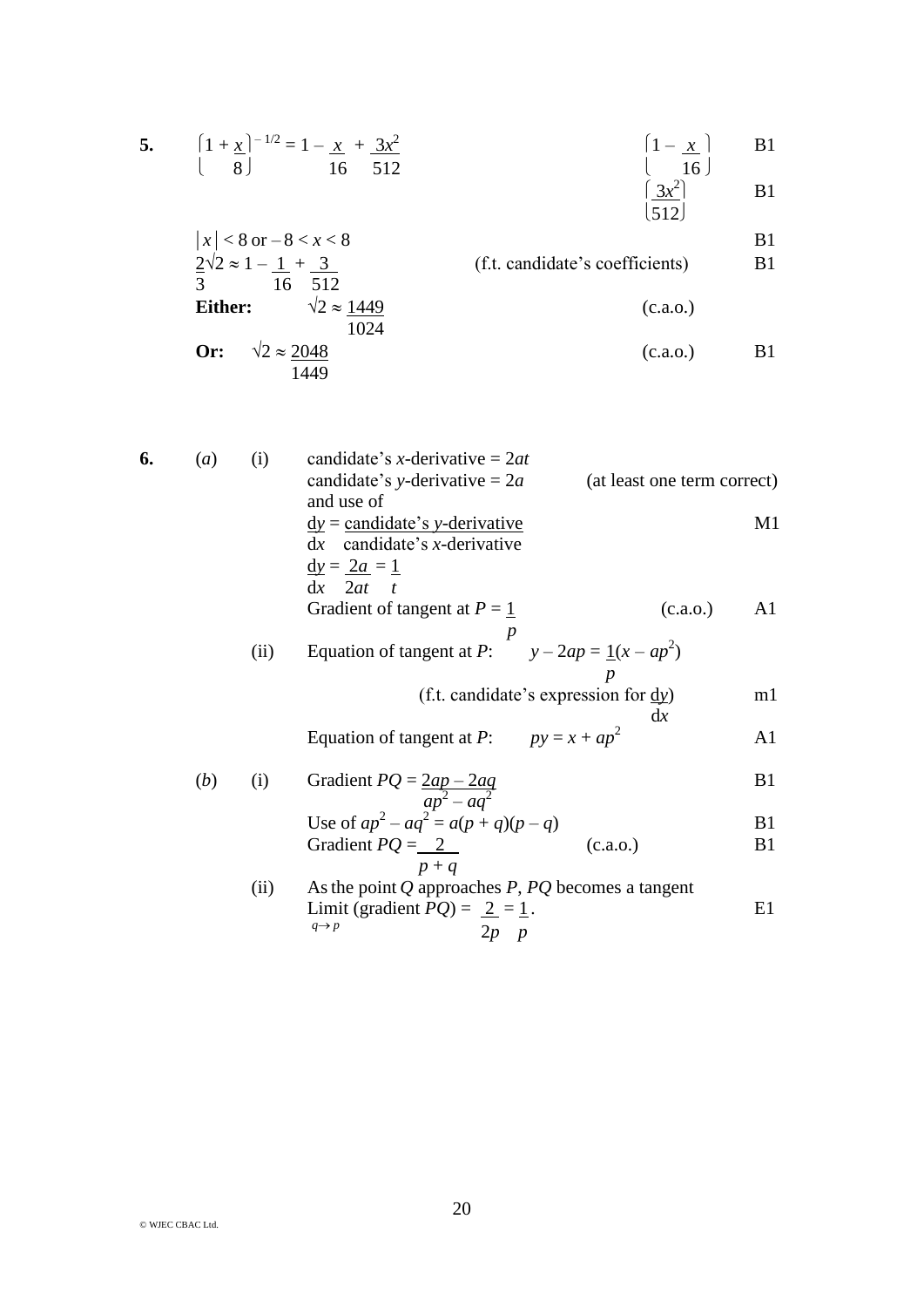$$
7. \qquad
$$

7. (a) 
$$
\int \frac{x^2}{1-x^2} dx = \int \frac{k}{2} du
$$
  $(k = \frac{1}{3}, -\frac{1}{3}, 3 \text{ or } -3)$  M1

$$
\int (12 - x^3)^2 \qquad \int u^2
$$
\n
$$
\int \frac{a}{u^2} du = a \times \frac{u^{-1}}{-1}
$$
\nB1

**Either:** Correctly inserting limits of 12, 4 in candidate's  $bu^{-1}$ or: Correctly inserting limits of 0, 2 in candidate's  $b(12 - x^3)^{-1}$ M1

$$
\int_{0}^{2} \frac{x^2}{(12 - x^3)^2} dx = \frac{1}{18}
$$
 (c.a.o.) A1

## **Note: Answer only with no working earns 0 marks**

(b) (i) 
$$
u = x \Rightarrow du = dx
$$
 (o.e.)  
\t $dv = \cos 2x dx \Rightarrow v = \frac{1}{2} \sin 2x$  (o.e.)  
\t $B1$ 

$$
\int x \cos 2x \, dx = x \times \frac{1}{2} \sin 2x - \int \frac{1}{2} \sin 2x \times dx
$$

$$
\int x \cos 2x \, dx = \frac{1}{2} x \sin 2x + \frac{1}{2} \cos 2x + c \qquad \text{(c.a.o.)} \qquad \text{A1}
$$

(ii) 
$$
\int x \sin^2 x \, dx = \int x \left[ \frac{k}{2} - \frac{m \cos 2x}{2} \right] dx \quad \text{(o.e.)}
$$
  
\n
$$
\int (k = 1, -1, m = 1, -1) \quad \text{M1}
$$
  
\n
$$
\int x \sin^2 x \, dx = \frac{1}{2} \int x \, dx - \frac{1}{2} \int x \cos 2x \, dx
$$
  
\n
$$
\int x \cos 2x \, dx = \frac{1}{2} \int x \cos 2x \, dx
$$

$$
\int x \sin^2 x \, dx = \frac{x^2}{4} - \frac{1}{4} x \sin 2x - \frac{1}{8} \cos 2x + c
$$
  
(f.t. only candidate's answer to (b)(i))

8. (a) (i) 
$$
AB = -\mathbf{i} - 2\mathbf{j} + 7\mathbf{k}
$$
 B1  
\n(ii) Use of  $\mathbf{a} + \lambda AB$ ,  $\mathbf{a} + \lambda(\mathbf{b} - \mathbf{a})$ ,  $\mathbf{b} + \lambda AB$  or  $\mathbf{b} + \lambda(\mathbf{b} - \mathbf{a})$  to find  
\nvector equation of *AB* M1  
\n $\mathbf{r} = 5\mathbf{i} - \mathbf{j} - \mathbf{k} + \lambda(-\mathbf{i} - 2\mathbf{j} + 7\mathbf{k})$  (o.e.)  
\n(f.t. if candidate uses his/her expression for **AB**) A1

(*b*)  $5 - \lambda = 2 + \mu$  $-1 - 2\lambda = -3 + \mu$  $-1 + 7\lambda = -4 - \mu$  (o.e.) (comparing coefficients, at least one equation correct) M1 (at least two equations correct) A1 Solving two of the equations simultaneously m1 (f.t. for all 3 marks if candidate uses his/her equation of *AB*)  $\lambda = -1, \mu = 4$  (o.e.) (c.a.o.) A1 Correct verification that values of  $\lambda$  and  $\mu$  satisfy third equation A1 Position vector of point of intersection is  $6\mathbf{i} + \mathbf{j} - 8\mathbf{k}$